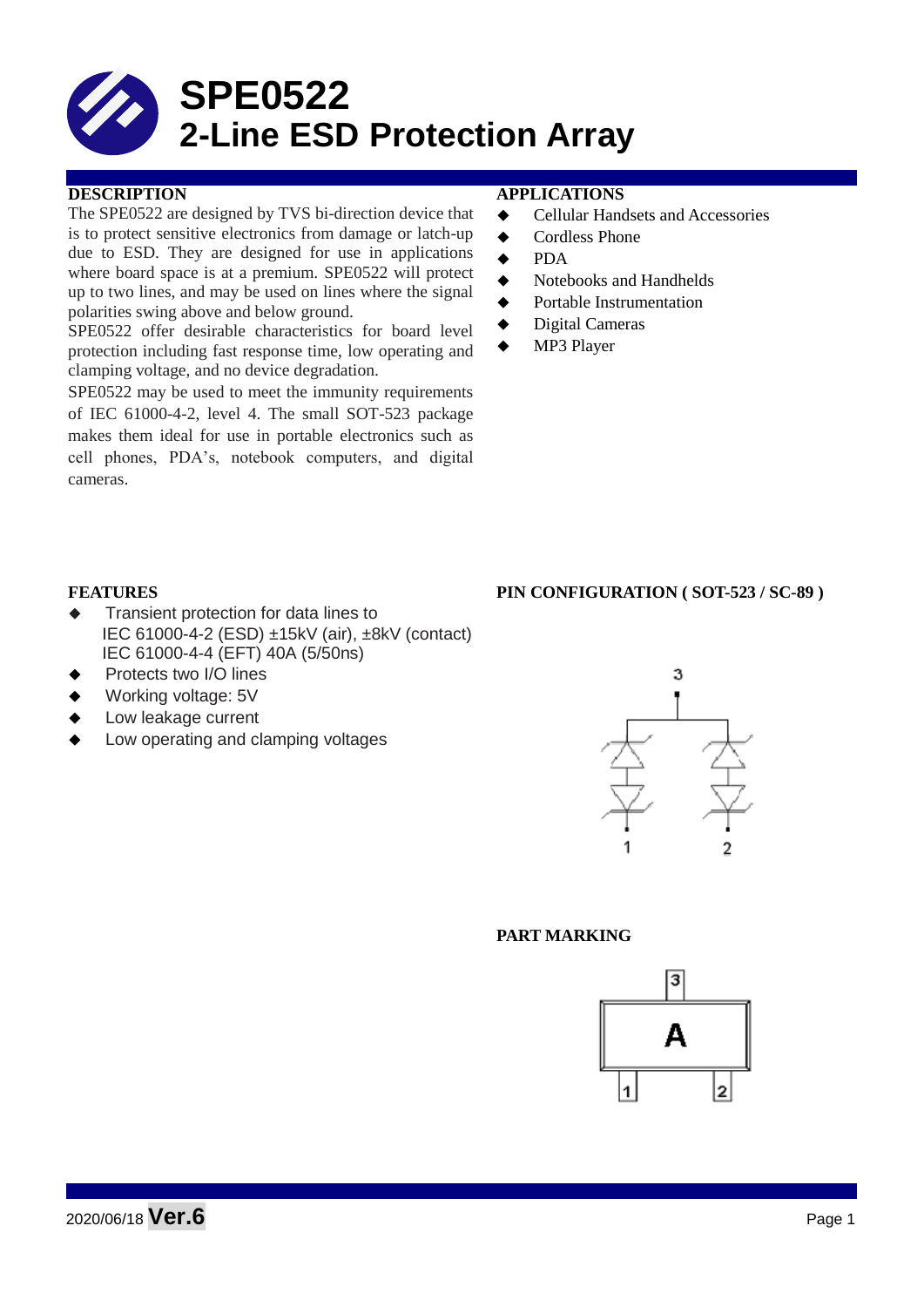

#### **ORDERING INFORMATION**

| <b>Part Number</b>  | Package         | <b>Part Marking</b> |
|---------------------|-----------------|---------------------|
| SPE0522S52<br>52RGB | $\Lambda$ T.522 | $\overline{ }$      |

※ SPE0522S52RGB : Tape Reel ; Pb – Free ; Halogen -Free

# **ABSOULTE MAXIMUM RATINGS**

(TA=25℃ Unless otherwise noted)

| <b>Parameter</b>                                 | <b>Symbol</b> | <b>Typical</b> | Unit            |
|--------------------------------------------------|---------------|----------------|-----------------|
| Peak Pulse Power ( $tp = 8/20 \mu s$ )           | Ppk           | 250            | W               |
| Maximum Peak Pulse Current ( $tp = 8/20 \mu s$ ) | Ipp           |                | A               |
| ESD per IEC $61000 - 4 - 2$ (Air)                | Vpp           | ±15            | KV              |
| ESD per IEC $61000 - 4 - 2$ (Contact)            | Vpp           | $\pm 8$        | KV              |
| <b>Operating Junction Temperature</b>            | Ŧт            | $-55 \sim 125$ | $\rm ^{\circ}C$ |
| <b>Storage Temperature Range</b>                 | <b>TSTG</b>   | $-55 \sim 150$ | $\rm ^{\circ}C$ |
| Lead Soldering Temperature                       | Tī.           | 260(10sec)     | $\rm ^{\circ}C$ |

# **ELECTRICAL CHARACTERISTICS**

(TA=25℃ Unless otherwise noted)

| <b>Parameter</b>                 | <b>Symbol</b> | <b>Conditions</b>                                  | Min. | <b>Typ</b> | Max. | Unit |
|----------------------------------|---------------|----------------------------------------------------|------|------------|------|------|
| Reverse Stand – Off<br>Voltage   | Vrwm          |                                                    |      |            | 5    | V    |
| <b>Reverse Breakdown Voltage</b> | <b>VBR</b>    | $\text{It} = 1 \text{mA}$                          | 6    |            |      | V    |
| <b>Reverse Leakage Current</b>   | IR            | $V_{\text{RWM}} = 5V$ , T=25°C                     |      | 0.01       |      | μA   |
| <b>Reverse Leakage Current</b>   | IR            | $V_{\text{RWM}} = 3V$ , T=25°C                     |      | 0.01       | 0.5  | μA   |
| <b>Clamping Voltage</b>          | Vc            | $\text{Ipp} = 1 \text{A}$ , tp = 8/20 µs           |      |            | 13   | V    |
| <b>Clamping Voltage</b>          | $V_{C}$       | Ipp = 7A, tp = $8/20$ μs                           |      |            | 17   | V    |
| <b>Junction Capacitance</b>      | Cj            | Between I/O Pin and GND<br>$V_R = 0V$ , $f = 1MHz$ |      |            | 10   | pF   |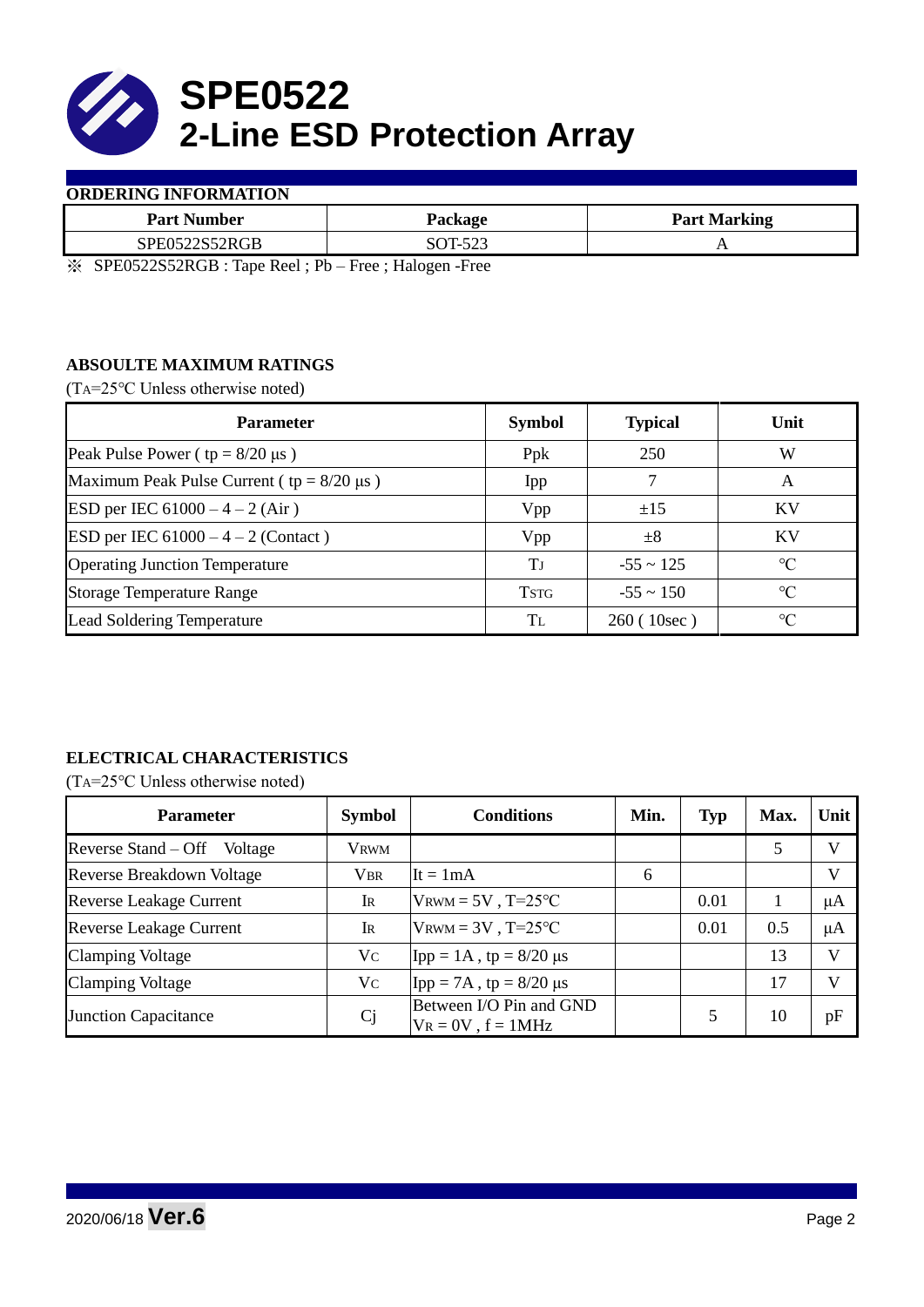

# **TYPICAL CHARACTERISTICS**



2020/06/18 **Ver.6** Page <sup>3</sup>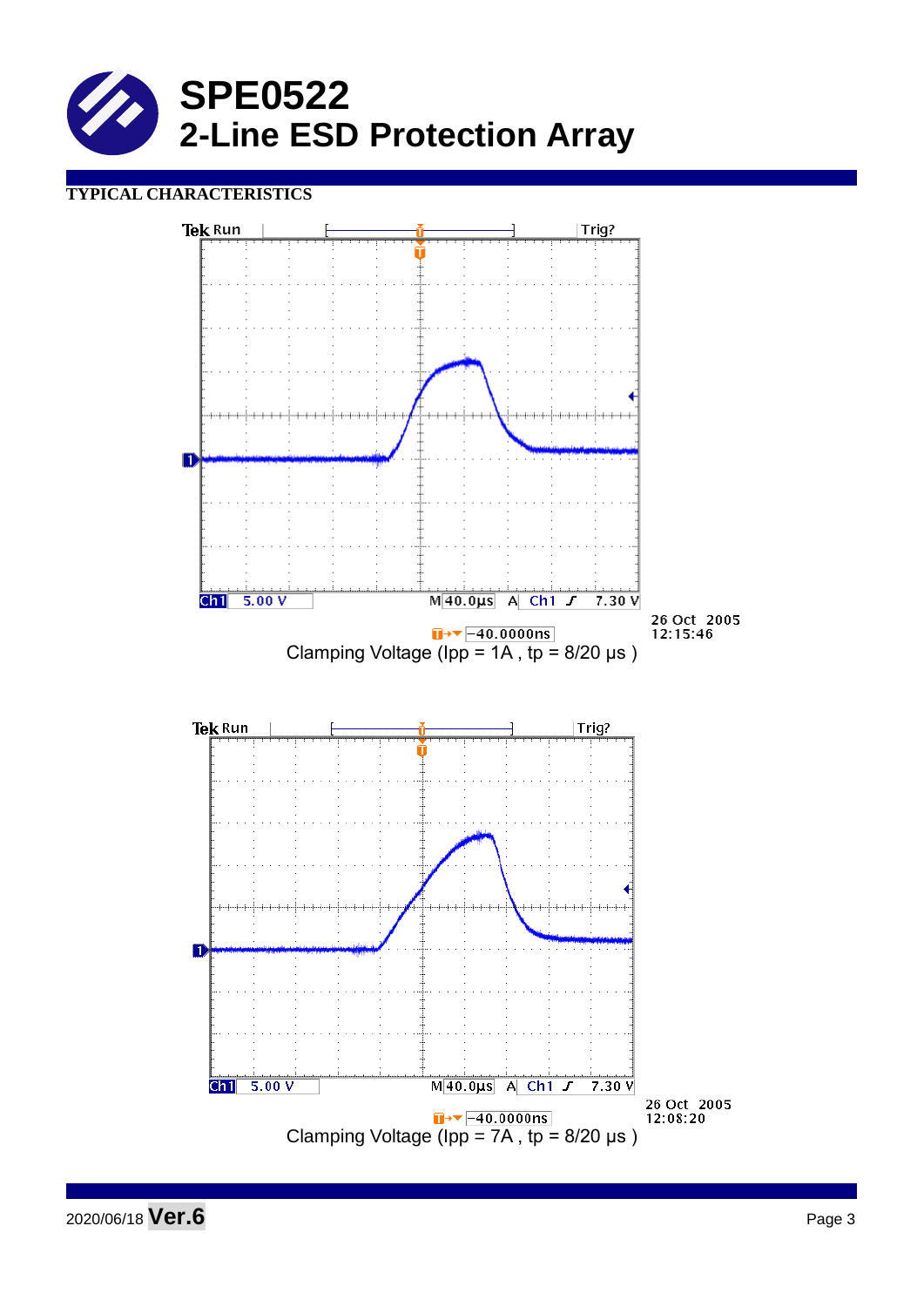

# **TYPICAL CHARACTERISTICS**





**Fig 1 : Junction Capacitance V.S Reverse Voltage Applied Fig 2 : Peak Plus Power V.S Exponential Plus Duration**



 **Initial Junction Temperature** 



**Fig 3 : Relative Variation of Peal Plus Power V.S Fig 4 : Forward Voltage Drop V.S Peak Forward Current**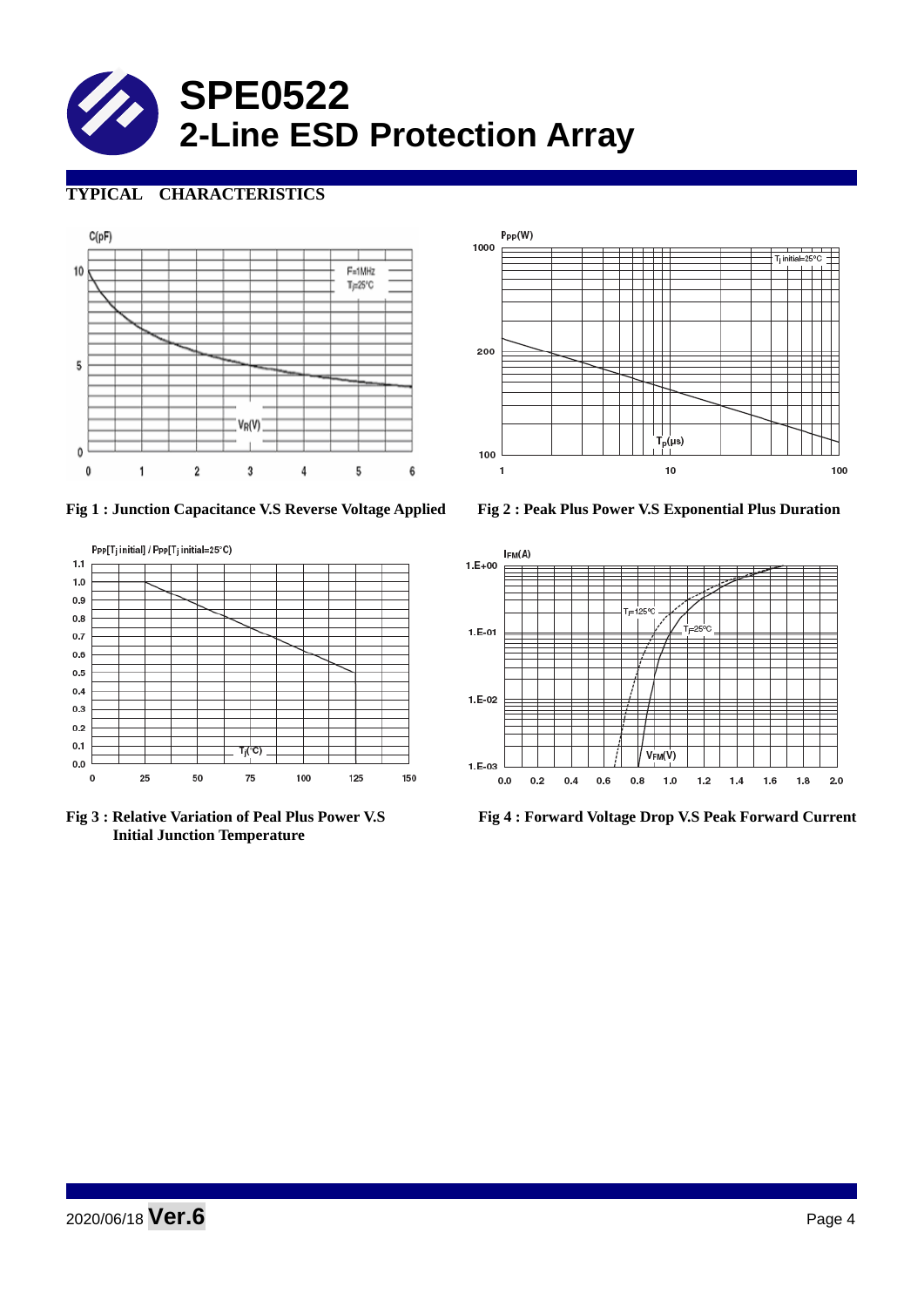

### **APPLICATION NOTE**

#### **Device Connection for Protection of Two Data Lines**

SPE0522 is designed to protect up to two data lines. The bidirection device is connected as follows:

1. The TVS protection of two I/O lines is achieved by connecting pins 1 and 2 to the data lines. Pin 3 is connected to ground. The ground connection should be made directly to the ground plane for best results. The path length is kept as short as possible to reduce the effects of parasitic inductance.



#### **Circuit Board Layout Recommendations for Suppression of ESD**

Good circuit board layout is critical for the suppression of ESD induced transients. The following guidelines are recommended:

- 1. Place the TVS near the input terminals or connectors to restrict transient coupling.
- 2. Minimize the path length between the TVS and the protected line.
- 3. Minimize all conductive loops including power and ground loops.
- 4. The ESD transient return path to ground should be kept as short as possible.
- 5. Never run critical signals near board edges.
- 6. Use ground planes whenever possible.